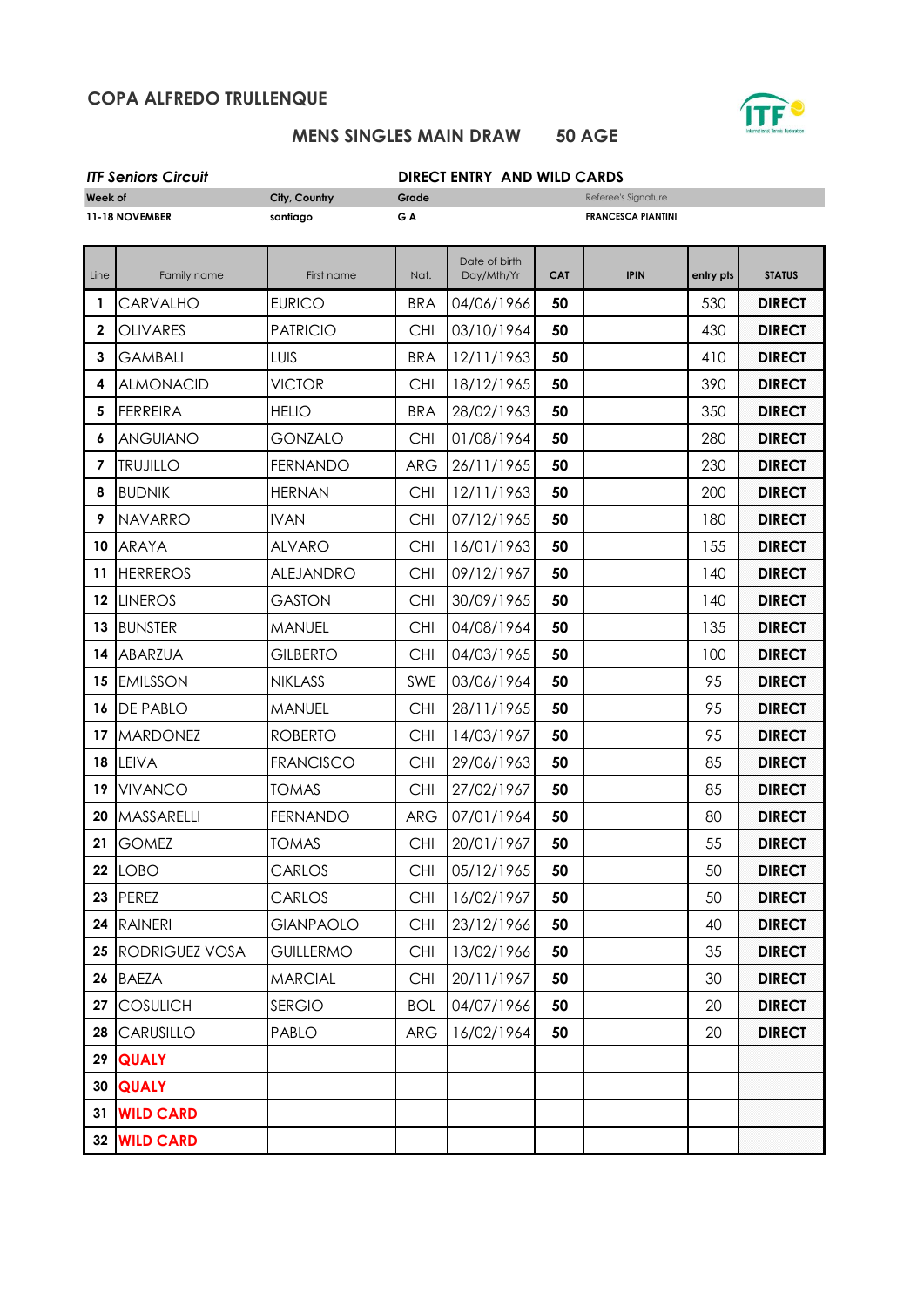## **COPA ALFREDO TRULLENQUE**



# **MENS SINGLES MAIN DRAW 50 AGE**

| <b>ITF Seniors Circuit</b><br>DIRECT ENTRY AND WILD CARDS |                  |                              |                           |                             |            |             |           |                |
|-----------------------------------------------------------|------------------|------------------------------|---------------------------|-----------------------------|------------|-------------|-----------|----------------|
| Week of<br>City, Country                                  |                  | Grade<br>Referee's Signature |                           |                             |            |             |           |                |
| 11-18 NOVEMBER<br>santiago                                |                  | G A                          | <b>FRANCESCA PIANTINI</b> |                             |            |             |           |                |
|                                                           |                  |                              |                           |                             |            |             |           |                |
| Line                                                      | Family name      | First name                   | Nat.                      | Date of birth<br>Day/Mth/Yr | <b>CAT</b> | <b>IPIN</b> | entry pts | <b>STATUS</b>  |
|                                                           |                  |                              |                           |                             |            |             |           |                |
| 1                                                         | <b>PALMA</b>     | CARLOS                       | <b>CHI</b>                | 26/08/1964                  | 50         |             | 30        | <b>ALTERNO</b> |
| $\mathbf{2}$                                              | <b>CONTRERAS</b> | <b>EUGENIO</b>               | <b>CHI</b>                | 01/04/1964                  | 50         |             | 20        | <b>ALTERNO</b> |
| $\mathbf{3}$                                              | <b>BURON</b>     | <b>DANILO</b>                | CHI                       | 25/01/1966                  | 50         |             | 20        | <b>ALTERNO</b> |
|                                                           | <b>ALUL</b>      | <b>ENRIQUE</b>               | CHI                       | 04/12/1964                  | 50         |             |           | QUALY          |
|                                                           | <b>BUNSTER</b>   | ALEJANDRO                    | <b>CHI</b>                | 05/10/1965                  | 50         |             |           | QUALY          |
|                                                           | CARCAVILLA       | <b>JUAN PABLO</b>            | <b>CHI</b>                | 30/06/1965                  | 50         |             |           | QUALY          |
|                                                           | <b>HORMANN</b>   | <b>RICARDO</b>               | <b>CHI</b>                | 19/01/1966                  | 50         |             |           | <b>QUALY</b>   |
|                                                           | <b>CUBILLOS</b>  | <b>MARCELO</b>               | CHI                       | 02/11/1965                  | 50         | CUB1323882  | WC        | QUALY          |
|                                                           |                  |                              |                           |                             |            |             |           |                |
|                                                           |                  |                              |                           |                             |            |             |           |                |
|                                                           |                  |                              |                           |                             |            |             |           |                |
|                                                           |                  |                              |                           |                             |            |             |           |                |
|                                                           |                  |                              |                           |                             |            |             |           |                |
|                                                           |                  |                              |                           |                             |            |             |           |                |
|                                                           |                  |                              |                           |                             |            |             |           |                |
|                                                           |                  |                              |                           |                             |            |             |           |                |
|                                                           |                  |                              |                           |                             |            |             |           |                |
|                                                           |                  |                              |                           |                             |            |             |           |                |
|                                                           |                  |                              |                           |                             |            |             |           |                |
|                                                           |                  |                              |                           |                             |            |             |           |                |
| 1                                                         |                  |                              |                           |                             |            |             |           | <b>DIRECT</b>  |
| $\boldsymbol{2}$                                          |                  |                              |                           |                             |            |             |           | <b>DIRECT</b>  |
| 3                                                         |                  |                              |                           |                             |            |             |           | <b>DIRECT</b>  |
| 4                                                         |                  |                              |                           |                             |            |             |           | <b>DIRECT</b>  |
| 5                                                         |                  |                              |                           |                             |            |             |           | <b>DIRECT</b>  |
| 6                                                         |                  |                              |                           |                             |            |             |           | <b>DIRECT</b>  |
| 7                                                         |                  |                              |                           |                             |            |             |           | <b>DIRECT</b>  |
| 8                                                         |                  |                              |                           |                             |            |             |           | <b>DIRECT</b>  |
| 9                                                         |                  |                              |                           |                             |            |             |           | <b>DIRECT</b>  |
|                                                           |                  |                              |                           |                             |            |             |           |                |